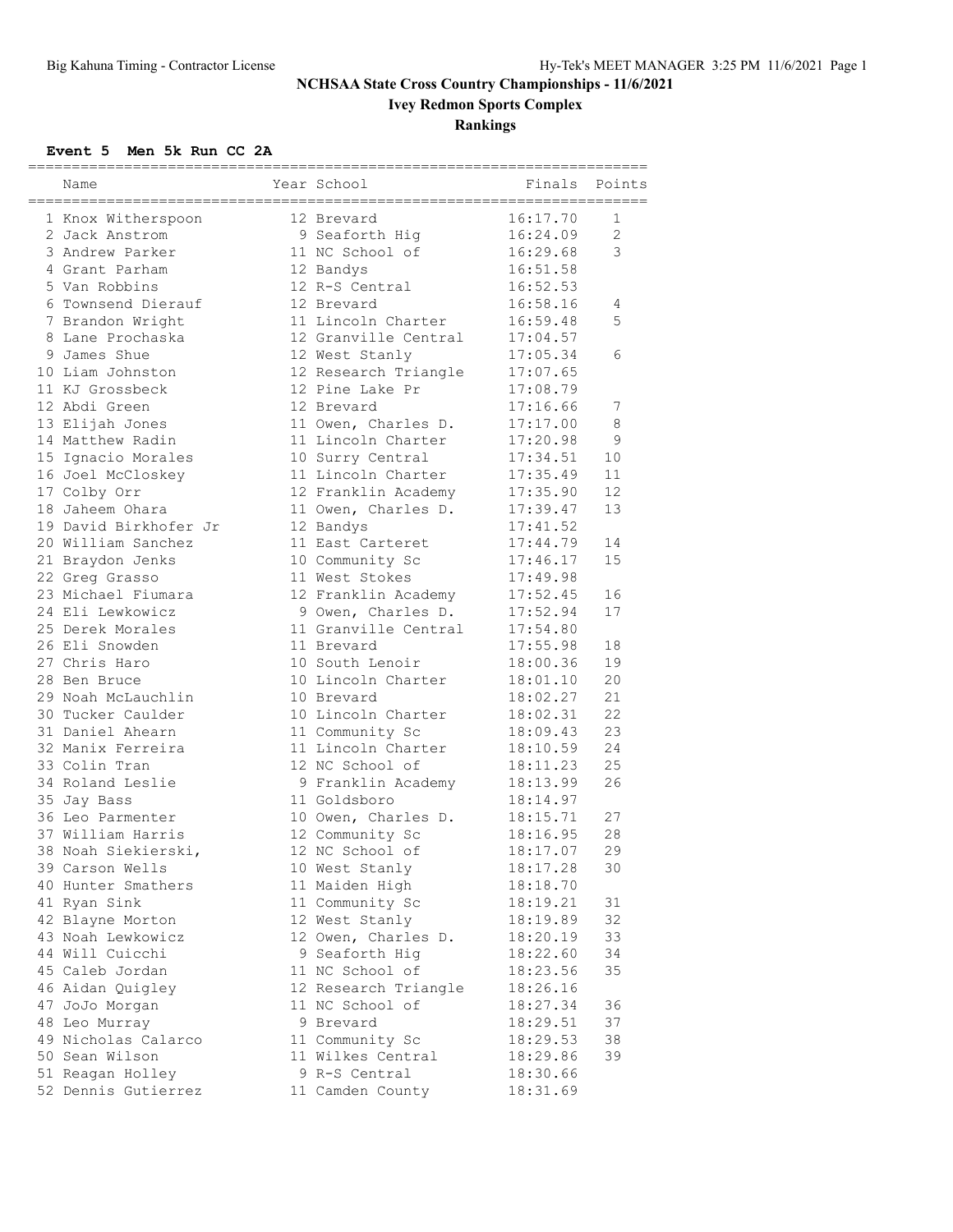**Ivey Redmon Sports Complex**

**Rankings**

| Event 5 Men 5k Run CC 2A |  |  |  |  |  |  |  |  |
|--------------------------|--|--|--|--|--|--|--|--|
|--------------------------|--|--|--|--|--|--|--|--|

| 53 Ethan Becker                       | 10 Seaforth Hig       | 18:32.40             | 40       |
|---------------------------------------|-----------------------|----------------------|----------|
| 54 Carter Schrag                      | 12 NC School of       | 18:33.28             | 41       |
| 55 Camden Misenheimer                 | 12 West Stanly        | 18:35.01             | 42       |
| 56 John Roberts                       | 12 Heide Trask        | 18:38.21             | 43       |
| 57 Elijah Morton                      | 11 West Stanly        | 18:39.81             | 44       |
| 58 Preston Bonoffski                  | Community Sc          | 18:40.27             | 45       |
| 59 Vance Jones                        | 12 Patton             | 18:40.65             |          |
| 60 Fletcher Stuart                    | 12 NC School of       | 18:43.11             | 46       |
| 61 David Helms                        | 11 Research Triangle  | 18:43.57             |          |
| 62 Joey Van Ness                      | 10 Franklin Academy   | 18:44.38             | 47       |
| 63 Brock Pagel                        | 10 Lincoln Charter    | 18:44.53             | 48       |
| 64 Seth Wilkinson                     | 11 Franklin Academy   | 18:45.27             | 49       |
| 65 Robert Burton                      | 11 Providence Grove   | 18:46.12             | 50       |
| 66 Martin Lopez Lopez                 | 11 Heide Trask        | 18:46.63             | 51       |
| 67 Aaron Brown                        | 10 Nash Central       | 18:51.27             |          |
| 68 Quinn Pyke                         | 10 Wilkes Central     | 18:51.67             | 52       |
| 69 Nathan Marks                       | 11 West Stanly        | 18:54.63             | 53       |
| 70 Brangly Mazariegos                 | 9 Surry Central       | 18:57.39             | 54       |
| 71 Zach Hazelwood                     | 10 Wheatmore Hi       | 18:59.03             |          |
| 72 Logan Stover                       | 10 Providence Grove   | 19:01.66             | 55       |
| 73 Steve Garcia                       | 10 Owen, Charles D.   | 19:02.51             | 56       |
| 74 Kyle Tilstra                       | 10 Owen, Charles D.   | 19:03.55             | 57       |
| 75 Evan Meadows                       | 12 Providence Grove   | 19:03.97             | 58       |
| 76 Lex Lapish                         | 10 Franklin Academy   | 19:04.37             | 59       |
| 77 Jake Denhard                       | 12 Salisbury          | 19:05.39             |          |
| 78 David Phillippe                    | 11 South Lenoir       | 19:09.33             | 60       |
| 79 Brayden Clevinger                  | 10 Franklin Academy   | 19:12.78             | 61       |
| 80 Derek Kopanski                     | 11 South Lenoir       | 19:13.33             | 62       |
| 81 Trey Galloway                      | 11 Brevard            | 19:13.87             | 63       |
| 82 Will Koontz                        | 12 Salisbury          | 19:14.61             |          |
| 83 Nolan Gamwell                      | 10 Beddingfield, E.T. | 19:15.35             |          |
| 84 Cristian Ortiz                     | 10 Clinton            | 19:17.80             |          |
| 85 Nicholas McClure                   | 12 North Stanly       | 19:20.08             |          |
| 86 Samuel Scott                       | 12 Heide Trask        | 19:21.79             | 64       |
|                                       | 10 Heide Trask        | 19:22.36             | 65       |
| 87 Kyle Moore                         |                       |                      | 66       |
| 88 Garrett Cupp                       | 9 Community Sc        | 19:22.51             |          |
| 89 Wyatt Surratt                      | 12 Southwest Onslow   | 19:23.45<br>19:23.84 | 67<br>68 |
| 90 Josiah Hynes<br>91 Kaleb Thornton  | 11 East Carteret      |                      |          |
|                                       | 10 Wilkes Central     | 19:26.87             | 69       |
| 92 Sebastian Sanchez                  | 12 Surry Central      | 19:27.31             | 70       |
| 93 Justin Busk                        | 12 Providence Grove   | 19:27.46             | 71       |
| 94 Braden Smithwick<br>95 Dustin Wise | 9 Washington          | 19:28.08             | 72       |
|                                       | 11 Spring Creek       | 19:29.06             |          |
| 96 Isaac Campbell                     | 12 Washington         | 19:29.93             | 73       |
| 97 Kaden Shoptaw                      | 11 Providence Grove   | 19:31.14             | 74       |
| 98 Brayden Dietrich                   | 10 Southwest Onslow   | 19:32.55             | 75       |
| 99 Charlie Hernandez                  | 12 Surry Central      | 19:39.06             | 76       |
| 100 Evan Hepburn                      | 9 Seaforth Hig        | 19:41.65             | 77       |
| 101 Edgar Ramirez Luna                | 12 Heide Trask        | 19:42.02             | 78       |
| 102 Will Etringer                     | 12 McMichael          | 19:46.33             |          |
| 103 Connor Yalch                      | 9 Seaforth Hig        | 19:48.40             | 79       |
| 104 Gavyn Stone                       | 11 Wilkes Central     | 19:52.42             | 80       |
| 105 Harry Mendlovitz                  | 10 Seaforth Hig       | 19:55.75             | 81       |
| 106 John Marks                        | 10 West Stanly        | 19:56.23             | 82       |
| 107 Lucas Causey                      | 10 Farmville Central  | 20:07.17             |          |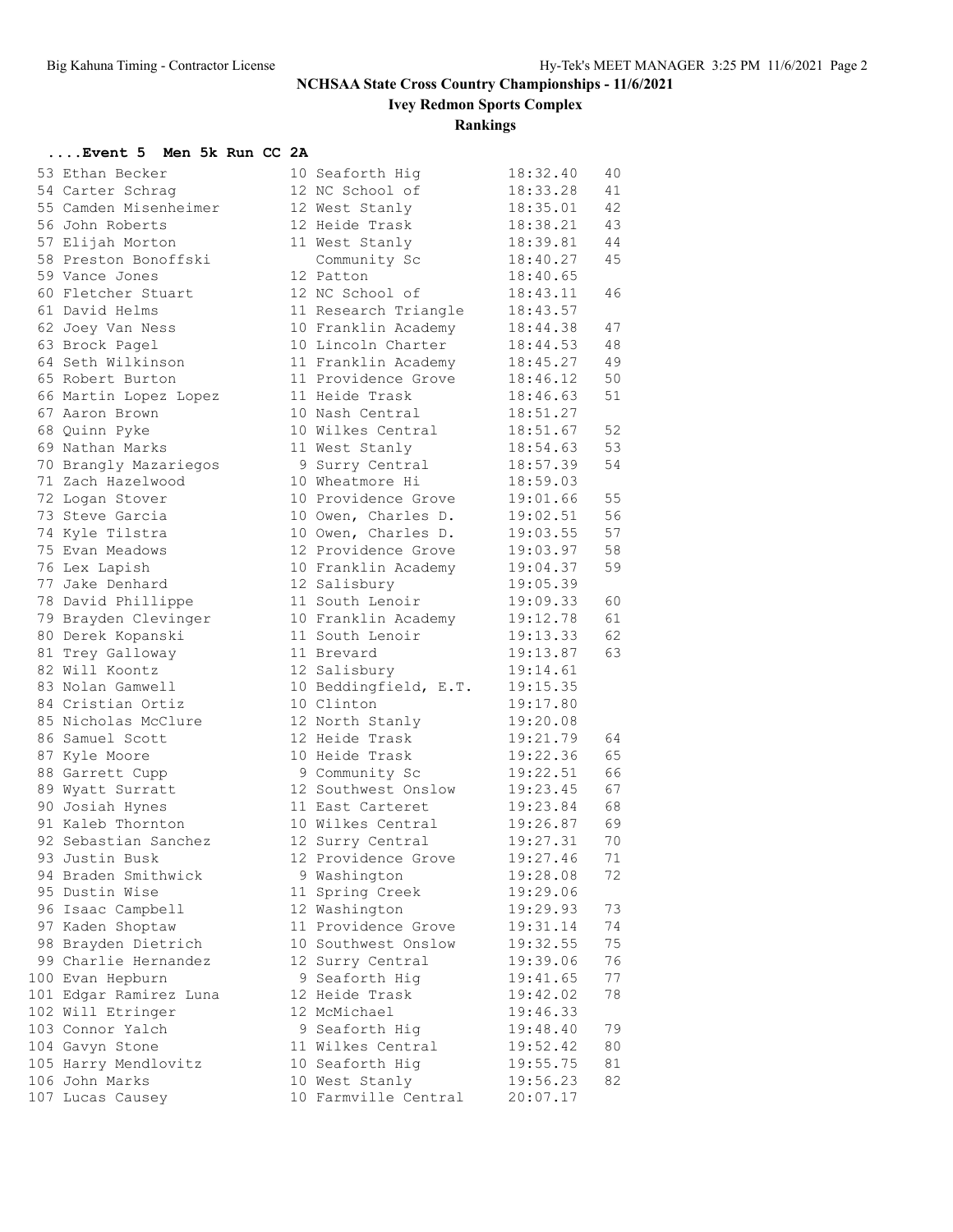**Ivey Redmon Sports Complex**

### **Rankings**

#### **....Event 5 Men 5k Run CC 2A**

| 108 Will Price               | 12 North Lenoir     | 20:13.58 |     |
|------------------------------|---------------------|----------|-----|
| 109 Andrew Parker            | 10 Seaforth Hig     | 20:20.92 | 83  |
| 110 Drake Redmon             | 11 Wilkes Central   | 20:22.63 | 84  |
| 111 Jackson Garland          | 11 Providence Grove | 20:23.08 | 85  |
| 112 Jayten Beasley           | 10 Providence Grove | 20:28.57 | 86  |
| 113 Alex Renteria            | 10 South Lenoir     | 20:29.82 | 87  |
| 114 Alex Flores              | 11 South Lenoir     | 20:35.84 | 88  |
| 115 Wyatt Reavis             | 10 South Lenoir     | 20:49.69 | 89  |
| 116 Eddie Medina             | 9 Southwest Onslow  | 20:50.83 | 90  |
| 117 Zain Bhula               | 12 Manteo           | 20:51.60 |     |
| 118 Jed Day                  | 10 South Lenoir     | 20:54.94 | 91  |
| 119 Abelardo Santiago Garcia | Heide Trask         | 20:59.30 | 92  |
| 120 Kevin Lopez Santiago     | 11 Heide Trask      | 21:01.37 | 93  |
| 121 Braydon Johnson          | 9 East Carteret     | 21:05.40 | 94  |
| 122 Jack Piner               | 11 East Carteret    | 21:05.92 | 95  |
| 123 Micah Whitley            | 9 Washington        | 21:33.62 | 96  |
| 124 Gabe Brock               | 9 Wilkes Central    | 21:33.96 | 97  |
| 125 Alexis Pedraza           | 9 Surry Central     | 21:34.81 | 98  |
| 126 Austin Hughes            | 12 Southwest Onslow | 21:40.33 | 99  |
| 127 Braxton Woolard          | 10 Washington       | 22:06.75 | 100 |
| 128 Isaac Eller              | 9 Surry Central     | 22:12.77 | 101 |
| 129 Jesse Humphries          | 11 East Carteret    | 22:26.01 | 102 |
| 130 Braden Wicker            | 10 Southwest Onslow | 22:31.84 | 103 |
| 131 Antonio Rivera           | 10 Southwest Onslow | 22:33.38 | 104 |
| 132 Hayden Moore             | 11 Washington       | 22:48.13 | 105 |
| 133 Jackson Wilder           | 12 Washington       | 23:04.25 | 106 |
| 134 Bryce Cummings           | 9 Washington        | 23:18.64 | 107 |
| 135 Cooper Motsinger         | 12 East Surry       | 23:43.85 |     |
| 136 Adolfo Gaspar            | Wilkes Central      | 26:58.07 | 108 |
|                              |                     |          |     |

| Team Scores |                                                                                  |       |               |    |                         |                |       |      |      |      |      |
|-------------|----------------------------------------------------------------------------------|-------|---------------|----|-------------------------|----------------|-------|------|------|------|------|
|             | Rank Team                                                                        | Total | $\mathbf{1}$  | 2  | $\overline{\mathbf{3}}$ | $\overline{4}$ | $5 -$ | $*6$ | $*7$ | $*8$ | $*9$ |
|             | 1 Brevard<br>Total Time: 1:26:30.77<br>17:18.16<br>Average:                      | 51    | $\mathbf{1}$  | 4  | 7                       | 18             | 21    | 37   | 63   |      |      |
|             | 2 Lincoln Charter<br>Total Time: 1:27:59.36<br>17:35.88<br>Average:              | 67    | 5             | 9  | 11                      | 20             | 22    | 24   | 48   |      |      |
|             | 3 Owen, Charles D.<br>Total Time: 1:29:25.31<br>17:53.07<br>Average:             | 98    | 8             | 13 | 17                      | 27             | 33    | 56   | 57   |      |      |
|             | 4 NC School of Science & Ma<br>1:29:48.88<br>Total Time:<br>17:57.78<br>Average: | 128   | $\mathcal{S}$ | 25 | 29                      | 35             | 36    | 41   | 46   |      |      |
|             | 5 Community School of David<br>1:31:01.29<br>Total Time:<br>18:12.26<br>Average: | 135   | 15            | 23 | 28                      | 31             | 38    | 45   | 66   |      |      |